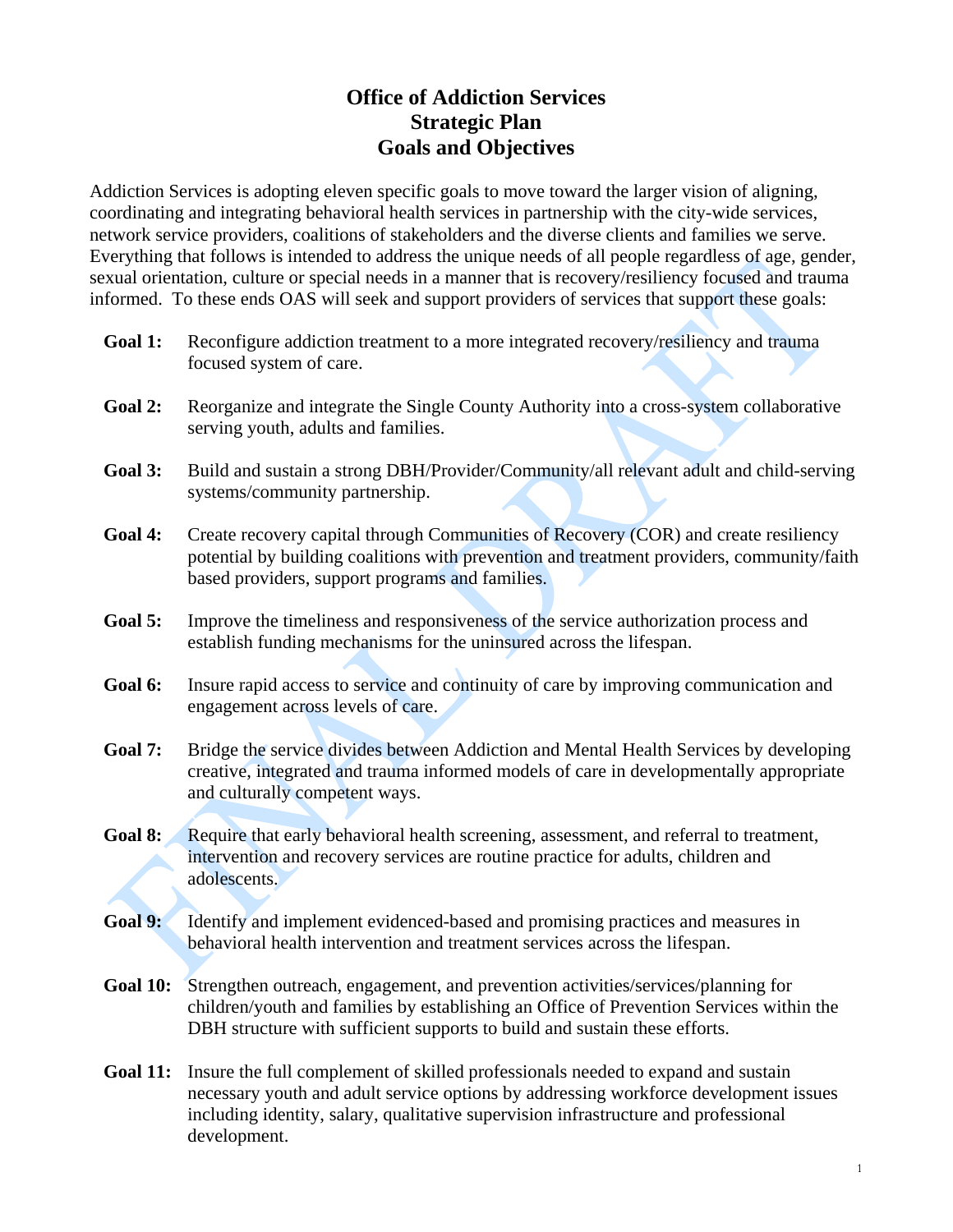### **OVERVIEW OF GOALS AND OBJECTIVES FOR ADDICTION SERVICES**

### **Goal 1: Reconfigure addiction treatment to a more integrated recovery/resiliency and trauma focused system of care.**

- 1.1 Develop a definition of resiliency focused, recovery oriented system of care" for children, adults and families for mutual understanding.
- 1.2 Promote a recovery oriented, resiliency focused, trauma informed system of care for children, adults, and families, which is evidence based, culturally competent and developmentally appropriate.
- 1.3 Develop, implement, and document client driven methods to ensure all services are recovery/resiliency oriented
- 1.4 Increase resiliency focused, trauma informed, recovery oriented options that are available within the system for prevention, intervention/treatment to children, adults, families, active/potential clients and their communities.
- 1.5 Integrate recovery/resiliency oriented peer support and pro-social activities with formal treatment for children, adults and families.
- 1.6 Reconfigure the traditional acute care model to a more recovery focused continuum of care that includes a broad range of services with both formal and informal treatment options, including prevention and aftercare and services for families.
- 1.7 Provide training to DBH/MRS staff, all providers and stakeholders on recovery/resiliency, best practices, risk/protective factors, the nature/impact of trauma and the latest research on addiction treatment/intervention and prevention.
- 1.8 Develop a change management plan for the system with specific phases to support orientation/introductions to the change, to train people in system change elements, implement elements and institutionalize elements.
- 1.9 Encourage provider and other stakeholder feedback about the change management plan and its implementation.

### **Goal 2: Reorganize and integrate the Single County Authority into a cross-system collaborative serving youth, adults and families.**

- 2.1 Transition CODAAP to Office of Addiction Services.
- 2.2 Align coordinate and integrate SCA functions and objectives across the DBH/MRS.
- 2.3 Incorporate/synchronize state mandates into the DBH/MRS transformation process and actively participate in state-wide or state sponsored prevention/ intervention/treatment initiatives.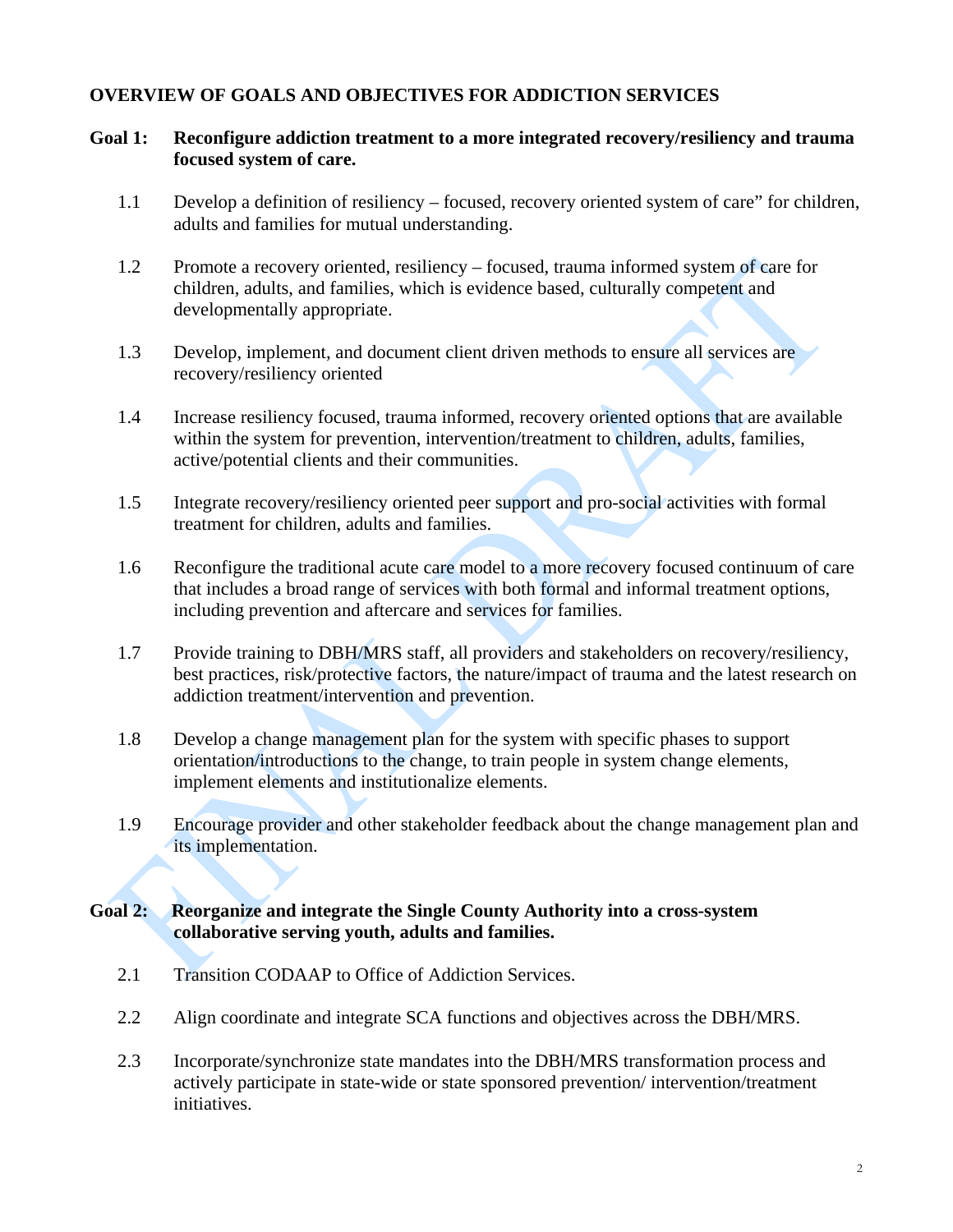- 2.4 Increase Office of Addiction Services collaboration within the Office of Health and **Opportunity**
- 2.5 Increase Office of Addiction Services collaboration with the DOH, DHS, the Juvenile Justice System, organized school systems (SDP, Arch-diocesan School System and the Charter and other Non-Public Schools, the Department of Heath and Recreation to promote true partnerships in an integrated behavioral health system.
- 2.6 Establish an Office of Prevention Services within the Department of Behavioral Health structure with sufficient supports to build and sustain outreach/engagement and prevention services for children, youth and families. Create a position(s) within OAS focusing on children/youth/family addictions issues to support the prevention, intervention and treatment services efforts of all DBH services with a child focus.

### **Goal 3: Build and sustain a strong DBH/Provider/Community/all relevant adult and child-serving systems/community partnership.**

- 3.1 Implement an Office of Addiction Services Advisory Board with membership representing multiple stakeholders & with subcommittees, such as: the Children & Adolescent Sub Committee that addresses both drug and alcohol and mental health concerns, to create a broad representation of people from the recovery community (including children, youth, and family members), direct service professionals, provide organization administration, advocacy groups and other stakeholders.
- 3.2 Prioritize recommendations of Office of Addiction Services Sub Committees.
- 3.3 Prepare a brief synopsis of OAS system transformation goals and priorities, which will include children and youth services goals prepared and approved by the children and adolescent sub committee, and disseminate to multiple stakeholders.
- 3.4 Establish Partnership Principles/Values, e.g., mutual trust & respect; transparency, ethical accountability, openness of communication, commitment for self-evaluation using available data and consumer input and joint decision making practices among all involved parties.
- 3.5 Use the Advisory Board to periodically evaluate the DBH/Provider/Community relationship/children and youth services.
- 3.6 Assign a liaison, knowledgeable in substance use & mental health along the human development continuum, to act between DBH and provider and advocacy organizations.
- 3.7 Strengthen the partnership between funders and providers across all levels of care so that all focus on ensuring recovery for the person receiving services and the partnership support that goal across all levels.
- 3.8 Encourage development of participant advisory councils (such as a youth and parent advisory council) within provider and advocacy organizations & include members of such councils in OAS subcommittees.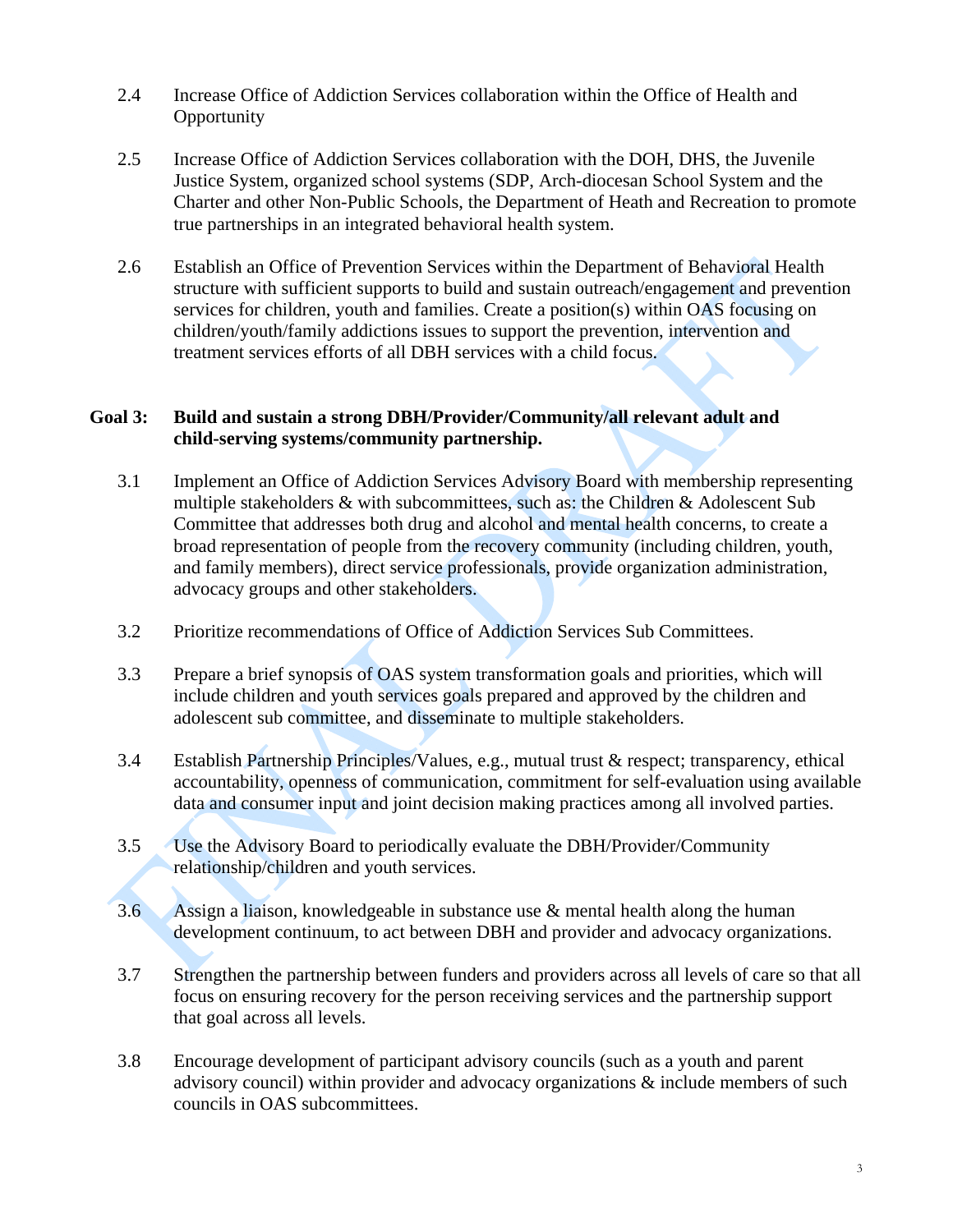- 3.9 Host joint trainings, quarterly meetings, and clinical case conferences at different provider locations.
- 3.10 Support the development of supervision training and mentoring programs so that staff has clinical support in applying transformation priorities and other skills learned in training.
- 3.11 Jointly develop and regularly share performance measures for provider and CBH.
- 3.12 Provide regulatory/administrative relief by DBH where possible.
- 3.13 Encourage all stakeholders to commit to and participate in the system transformation process and to define their own roles in the system transformation process.
- 3.14 Provide financial incentives for providers to partner with other service providers and community organizations.

### **Goal 4: Create recovery capital through Communities of Recovery (COR) and create resiliency potential by building coalitions with prevention and treatment providers, community/faith based providers, support programs and families.**

- 4.1 Create a Pro-Social Community Resource Listing to be made available to DBH stakeholders as well as those invested in providing and receiving Behavioral Health related services of any kind (DHS, MHA, Grass Roots providers, DOR, DOH and others). Develop creative strategies for disseminating this listing to all stakeholders, including children, youth and their families. Identifying key dissemination points/sites and methods for alerting children and parents.
- 4.2 Create services and resources/opportunities for community intervention and prosocial activities that are accessible in community based settings through coalitions of existing treatment providers and, schools, recreation centers, grass roots community/recovery based support organizations for children, adults and families and for those of any age in recovery processes.
- 4.3 Identify/expand/create recovery/resiliency-based support services for adults, children, and their families within the communities in which they live, including peer support services and pro-social socializing activities.
- 4.4 Create transitional living/support between primary treatment and recovery or provide alternative intensive family-based services that wrap significant number and types of services around the family to support transition of those returning from treatment/out of home placement.
- 4.5 Develop core prevention/recovery/resiliency support services by following priorities:
	- $\bullet$  D & A case management,
	- post-treatment continuing care,
	- recovery housing,
	- supportive employment, and
	- prison re-entry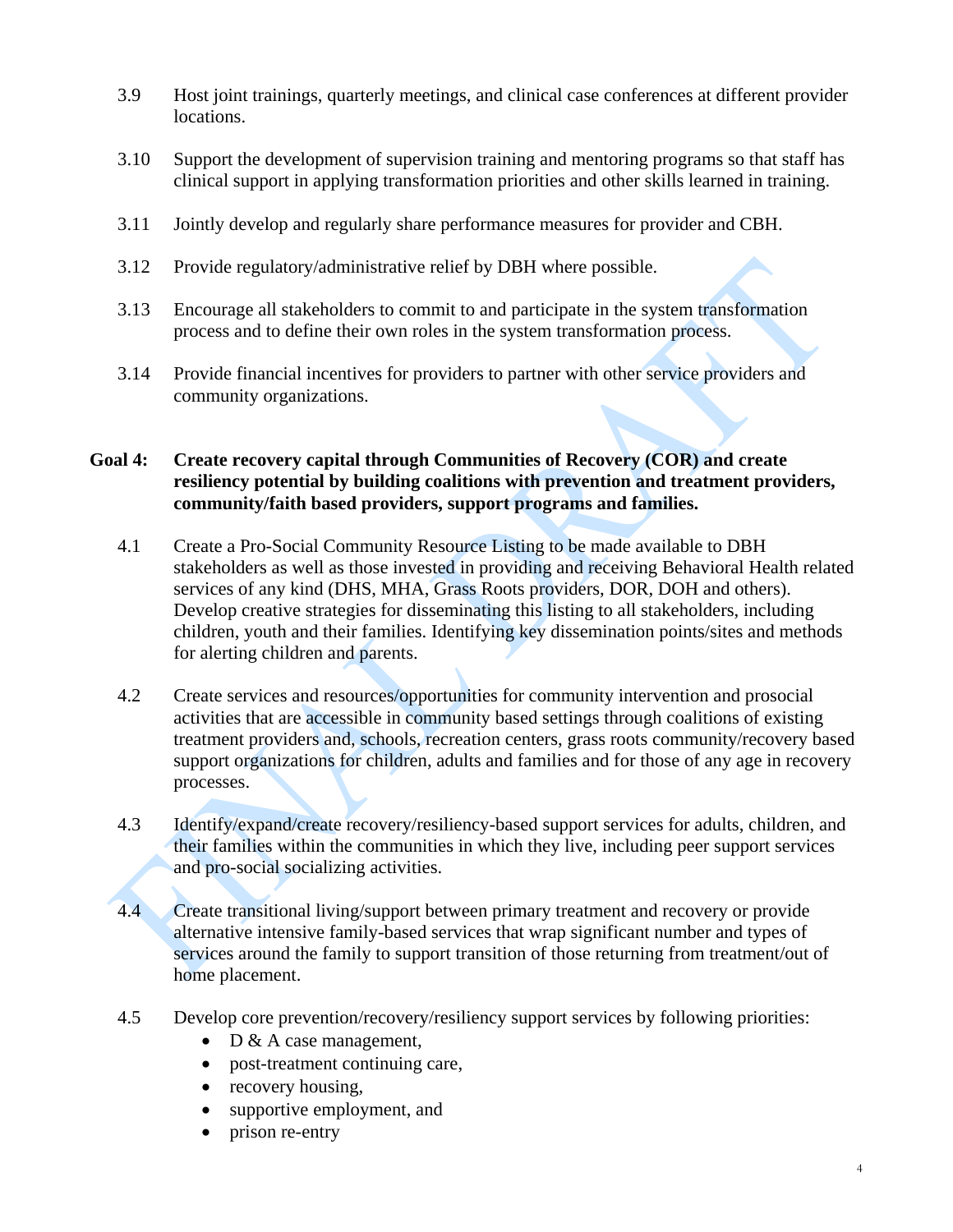- Essential Transition points for youth:
	- o School Re-Entry and general aftercare from out of home placement/treatment including development of a Recovery HS
	- o Universal dosage of prevention services/psycho-education with special emphasis on developmental Transition points  $(6<sup>th</sup> grade, 9<sup>th</sup> grade, 12<sup>th</sup> grade)$
	- o Temporary housing for transitioning youth including those aging out of dependency care
	- o Create family education/support services in collaboration with Juvenile and Domestic Relations Court
	- o Create/Expand teen mentoring services for youth in transition and as prevention tool for higher risk youth (see Goal 8)
	- o Increase/expand more mobile therapy options especially for families of children with DA/MH issues.
- 4.6 Enhance recovery housing resources
	- Increase housing resources
	- Elevate recovery housing standards
	- Better definitions/delineation of halfway houses and recovery homes
	- Distribute PRO-ACT's "Consumer Guide to Sober Housing" which includes descriptions of sober housing, frequently asked questions and what questions "you" need to ask.
	- Through collaboration with DHS and Domestic Relations Court, explore possible recovery-type housing models/living arrangements for children/youth without need for dependency adjudication (look at independent housing models for DHS agingout youth)
	- Remove criminal justice status barriers to housing options, e.g., public housing policies that deny admission to those with criminal records create additional risk factors by destabilizing families.
- 4.7 Develop peer support and peer specialist programs, including adult to child mentor programs, within the community.

## **Goal 5: Improve the timeliness and responsiveness of the service authorization process and establish funding mechanisms for the uninsured across the lifespan.**

- 5.1 Establish clear pre-certification guidelines for authorizations, based on social necessity, and/or medical necessity as appropriate to the needs of the client requesting service.
- 5.2 Expedite the pre-certification process, e.g., Reduce cumbersomeness of process: referring client to residential from IOP, establish and sustain non insurance based funding for children and youth income ineligible for publicly financed insurance, establish same funding structure for prevention LOC services.
- 5.3 Establish a stakeholder committee to review cases up for appeal.
- 5.4Develop a standardized assessment instrument and train and certify all systems stakeholders in use of the instrument and common language of communication.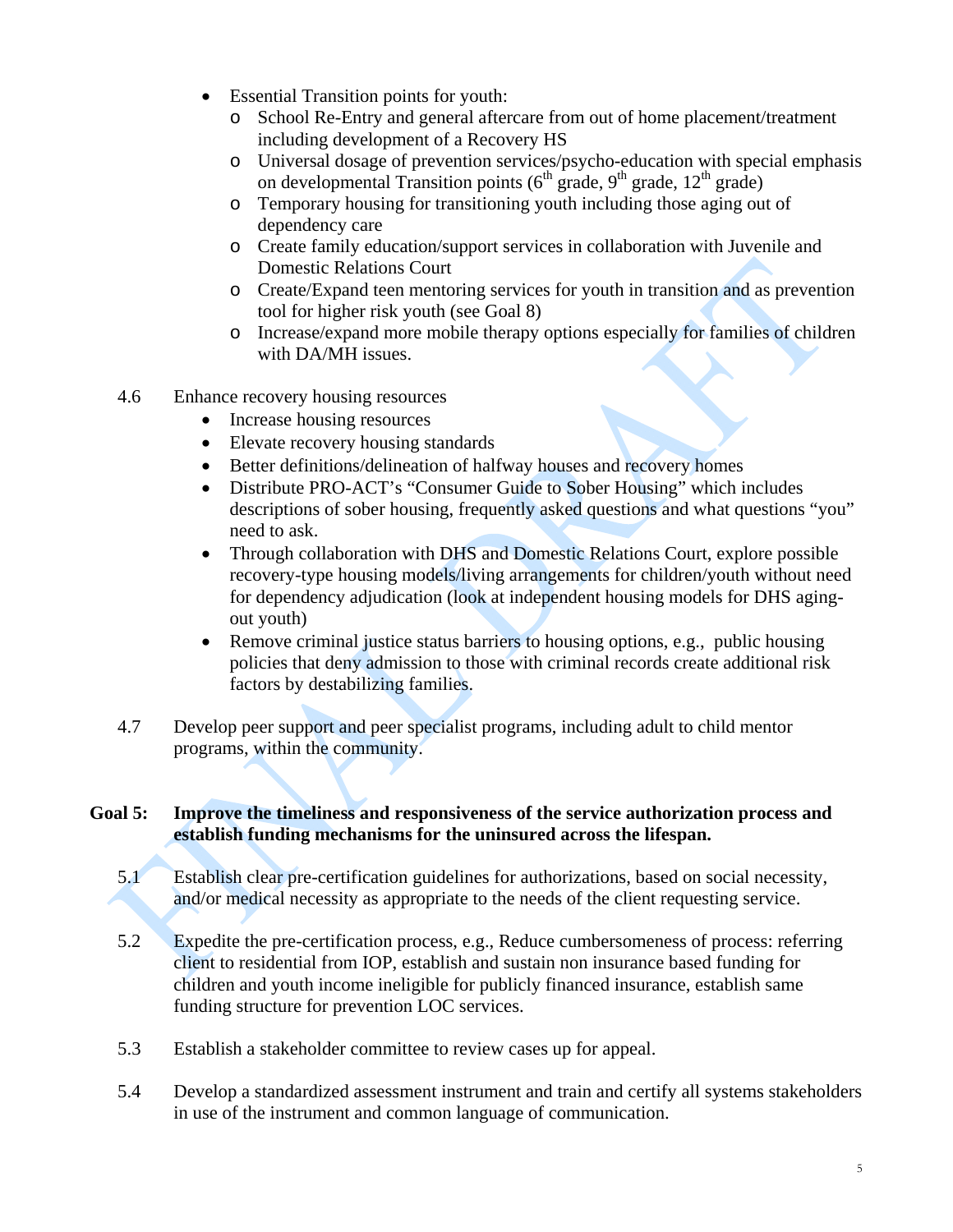- 5.5Correct the mismatch between what Funders and Providers identify as criteria for admission to residential treatment, e.g, differences in application of the PCPC criteria, fund the ".5" ASAM LOC placement for prevention/intervention.
- 5.6 Communicate to providers the treatment history of each client.

### **Goal 6: Insure rapid access to service and continuity of care by improving communication and engagement across levels of care.**

- 6.1 Make existing DBH system data available to providers could be web-based with daily postings of service capacity availability; make recovery home survey data available outside DBH (i.e.: bed availability in recovery houses, providers, detox, etc.)
- 6.2 Create expectation of a Comprehensive Recovery Plan (CRP) with extensive training on CRP and how to transition from a treatment plan to a recovery plan. The CRP includes family participation and is for each service recipient that guides service delivery across levels of care and is focused on the person's hopes, dreams and goals for his/her life.
- 6.3 Review interpretation of confidentiality regulations which create a barrier to sharing information regarding a person's treatment experience; and address through making recommendations to federal and state authorities regarding needed changes in confidentiality standards.
- 6.4 Expand intake points (schools, DHS, courts, etc.) and create developmentally appropriate expectations of transitional support as the child, adult, family member moves between levels of care and assertive follow-up from all levels of care.
- 6.5 Enhance availability of IOP Counselors so assessor can reach them to make level of care decisions.
- 6.6 Encourage and develop incentives for development of levels of care currently underdeveloped in Philadelphia, e.g., partial programs, community based prevention and intervention, site-based treatment (adolescent IOP and Detox); home-based family-focused services.
- 6.7 Increase case management services to drug and alcohol clients; include family focused services as appropriate and developmentally necessary.
- 6.8 Use "warm hand-off" procedures which move from passive (verbal encouragement) linkage to assertive linkage (direct linkage to a particular person/meeting) of clients to local communities of recovery, e.g., link to specific people/meetings.
- 6.9 Use peer specialists for post-treatment monitoring and support for adults and; mentor relationships as part of adolescent aftercare/recovery planning.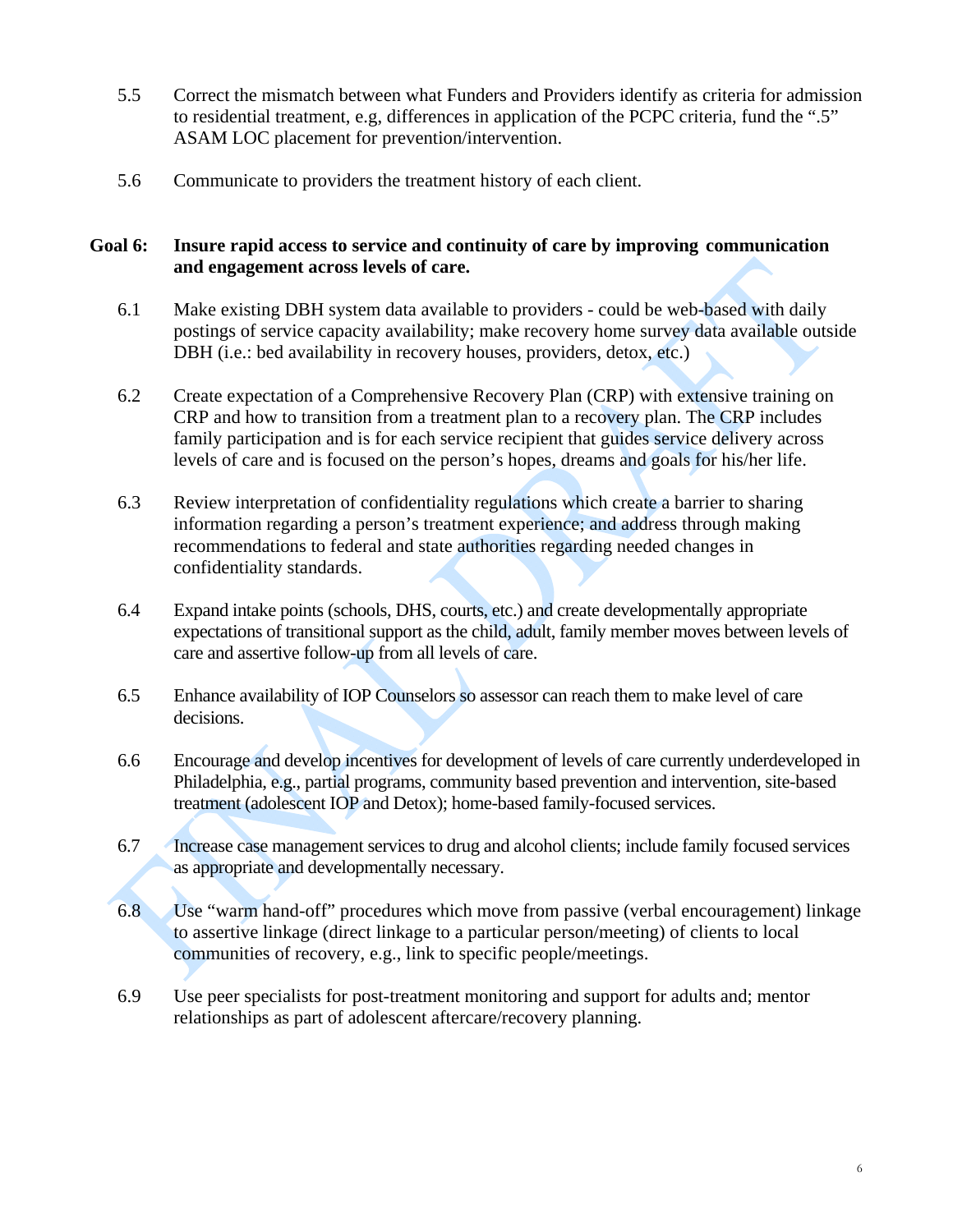- **Goal 7: Bridge the service divides between Addiction and Mental Health Services by developing creative, integrated and trauma informed models of care in developmentally appropriate and culturally competent ways.** 
	- 7.1 Make D&A Case Management billable Fee-For-Service to CBH, petition the state to include D&A Case Management as In-Plan.
	- 7.2 Develop a comprehensive screening, assessment/evaluation and placement protocols that are behaviorally integrated and are developmentally appropriate for use with children and adolescents.
	- 7.3 Develop a Standardized Assessment Tool that includes a uniform biopsychosocial narrative that is accepted by both the providers and payors.
	- 7.4 Promote Culturally Competent, evidence based practices: addressing treatment disparities and improving services for our diverse consumer population.
	- 7.5 Utilize recovery as a conceptual bridge between addiction and mental health service agencies/practitioners.
	- 7.6 Provide cross-training and promote joint service initiatives via financial incentives.

### **Goal 8: Require that early behavioral health screening, assessment, and referral to treatment, intervention and recovery services are routine practice for adults, children and adolescents.**

- 8.1 Promote understanding about the early identification and treatment of adult, children's, adolescent's substance use/dependence, and children who live with families of substance abusers.
	- Provide a public service announcement and parent link in school district websites to educate families, communities and reduce stigma.
	- Lift prohibitions against using Treatment dollars for counseling at risk kids.
	- Create appropriate service levels to address needs of non-substance –using children and youth (COA) who are at greater risk of using due to family/life situations/circumstances
	- Strengthen school-based prevention/intervention programs and reinstitute prevention services such as Rites of Passage type programs
		- o With early screening, assessment and treatment a child, who is at risk, should still be eligible for treatment and/or referred to services even without a diagnosis
		- o Insure all screening processes take into account the impact of trauma, both for the child and the parent.
- 8.2 Develop, coordinate and provide screening for adult and early adolescent co-occurring substance abuse and mental illness for youth and families.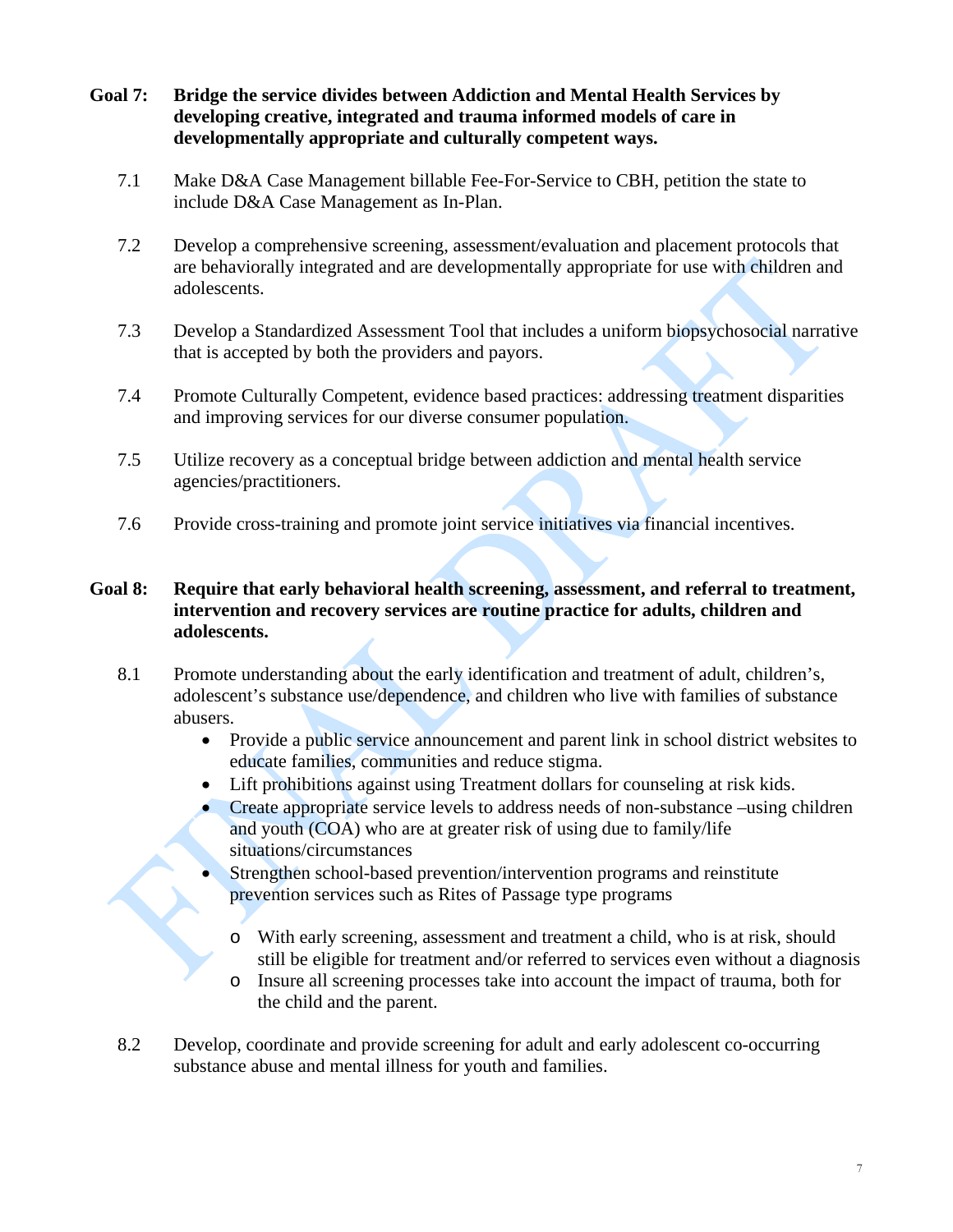- 8.3 Promote screening for abuse and dependence in all behavioral and primary care settings.
	- With appropriate training in place, promote non-clinical screening for abuse and dependence in all behavioral and primary care settings, including physician offices, school/afterschool settings, health care settings;
	- Facilitate referral process for complete assessments and LOC referrals for youth and families
- 8.4 OAS in partnership with providers should conduct a survey and an assessment of MH providers that conduct screening services to identify strengths and inadequacies. This participation and partnership is needed to standardize a process or tool and to identify training needs to enhance services.
	- **Children Services:** Philadelphia Compact Action Groups that have identified age and developmentally appropriate assessment instruments for use in both clinical and non-clinical settings to facilitate needs determinations and service resource referrals; consider a "Philadelphia-specific" assessment tool, either standardized or one with required dimensions to be implemented locally by providers in determining client LOC and system development needs
- 8.5 Raise the Bar for Behavioral Health Physicians, include: partner with local universities to have providers offer Practicum Supervision in the screening and assessment process.
- 8.6 Coordinate and Integrate with the City's Co-Occurring Enhanced license.
- 8.7 Commitment will be required from all DSS Department to address issues related to capacity, workforce development and specified training needs.
- 8.8 Coordinate and integrate with City departments serving homeless, dependent or adjudicated children/youth to plan and implement strategies for providing appropriate assessment/ intervention/treatment services on site at the youth's placement/alternate living site as necessary.
- 8.9 To expand eligibility for covered services, develop Social Necessity Criteria as necessary for identification/eligibility determination for treatment services when application of Medical Necessity Criteria has the potential for excluding the child/youth from service.
- 8.10 To preclude the need for more expensive and extensive treatment and multiple system involvement for children and youth, expand service options on the continuum of care in the direction of intervention/prevention/outreach and engagement to identify and serve earlier, those children at varying degrees of risk, regardless of insurance/eligibility status.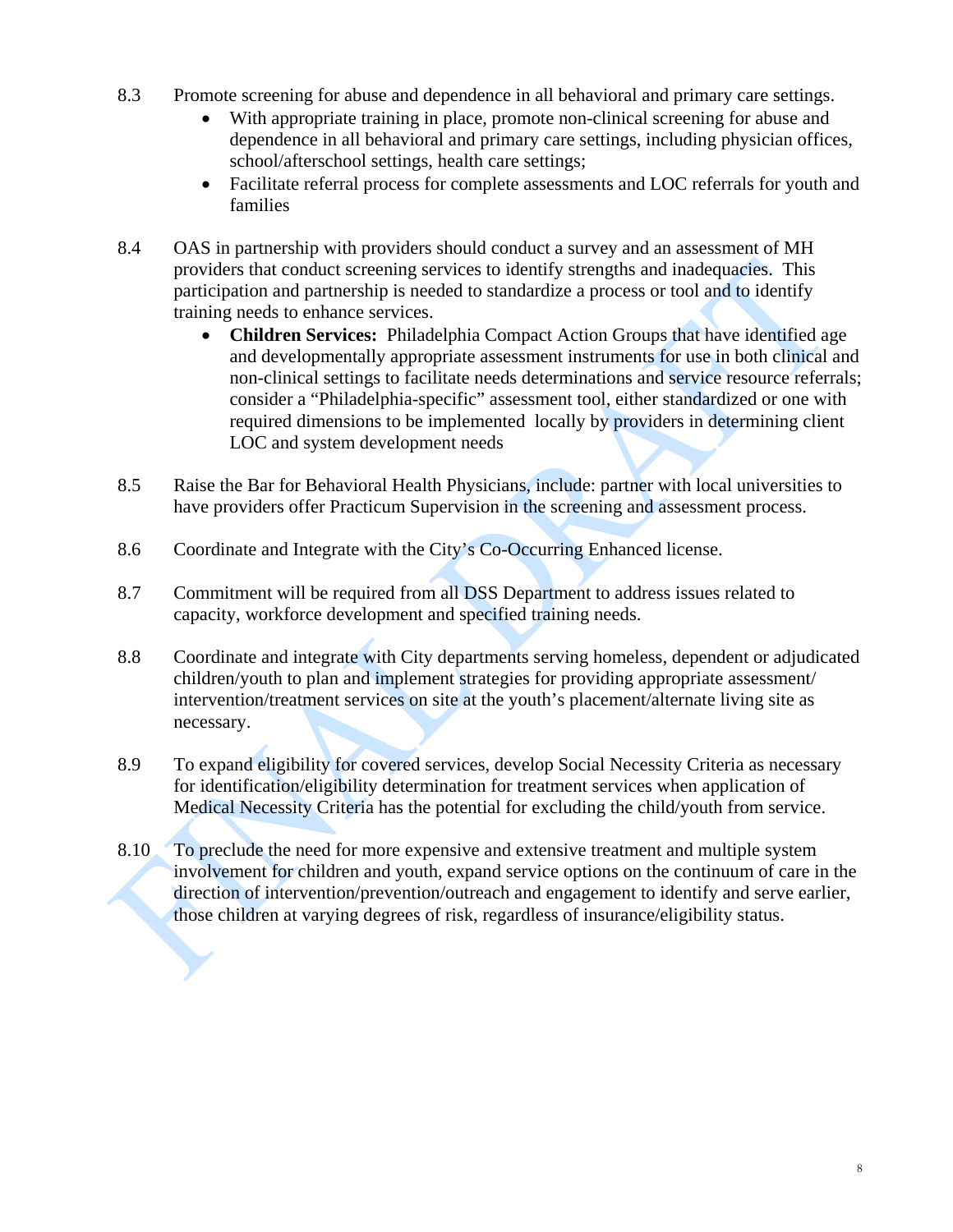### **Goal 9: Identify and implement evidenced-based and promising practices and measures in behavioral health intervention and treatment services across the lifespan.**

9.1Maintain availability of already established evidence-based programs and increase number of sites providing the activities and programs that support and promote recovery, such as:

| (A) Developmental Recovery Process             | (H) Cognitive Behavioral Interventions     |
|------------------------------------------------|--------------------------------------------|
|                                                | (I) 12-Step Facilitation                   |
| $(B)$ Brief Intervention $\odot$ Social Skills | (J) Contingency Management                 |
| Training                                       | (K) System's Treatment                     |
| (D) Motivational Enhancement                   | (L) D&A Case Management                    |
| <b>Therapies</b>                               | (M) Assertive Approaches to Post-treatment |
| (E) Community Reinforcement                    | <b>Continuing Care</b>                     |
| (F) Behavioral Contracting                     | (N) Trauma Informed                        |
| (G) Medication Assisted Therapies              |                                            |
|                                                |                                            |

System should have a good data base.

#### **Children's Treatment practices/supports:**

- o Evidence-Based Family Therapy Approaches (Attachment Based Family Therapy, Multi-Dimensional Family Therapy, Functional Family Therapy, REPAIR, etc.)
- o CSAT Cannabis Youth Treatment Series
- o Trauma Informed Treatment Approaches (Sanctuary Model, TREM, Seeking Safety)
- o REPARE Model for Family Treatment
- o Dialectical Behavioral Therapy (for adolescents)
- o Trauma-focused Cognitive Behavioral Therapy (Deblinger)
- o Strengthening Families (More of a prevention model for adults but great for working with the children of addicted women)
- **Evidence-Based Prevention Programs** address violence, D/A & suicide prevention from elementary through high school levels; suitable for presentation at agency, school and community sites, in residential treatments programs and some in client homes:
	- o Too Good For Drugs
	- o Project Alert
	- o Peers Making Peace Peer Mediation Program
	- o Steps to Respect
	- o PATHS
	- o SOS
	- o Columbia Teen Screen
	- o Botvin Life Skills
	- o Project Northland
	- o Parenting For Prevention
	- o Stay Connected to Your Teens
	- o Parenting Adolescents Wisely
	- o Preparing for the Drug-Free Years